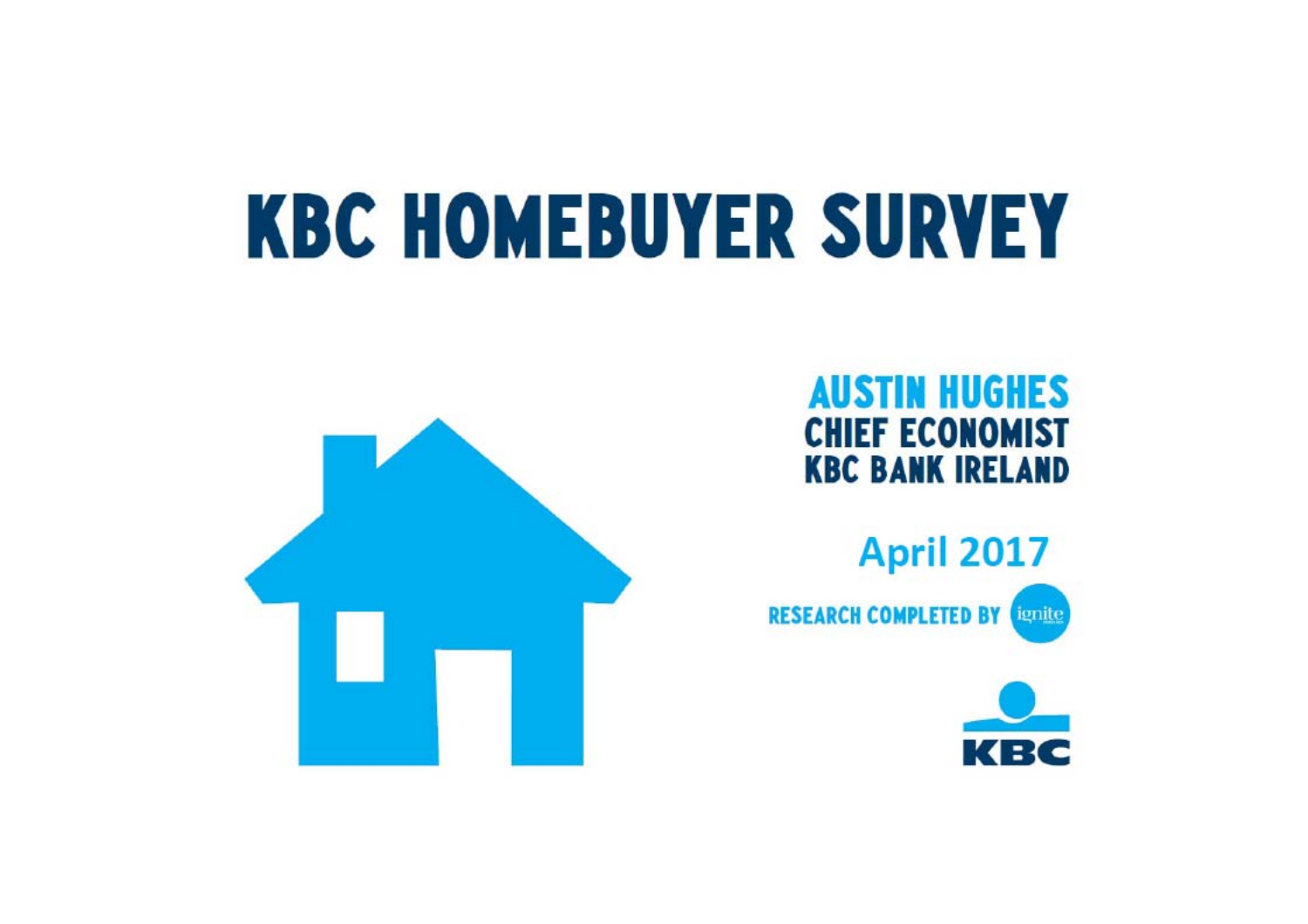## **SOME KEY TAKEAWAYS**



- $\bullet$  Current strong momentum in Irish property prices reflects inadequate supply but KBC homebuyer survey also highlights role being played by pent‐up demand
- ٠ Strength of home‐buyer demand now reflects <sup>a</sup> 'catch‐up' following abnormally low levels of housing transaction levels in recent years.
- ٠ Depressed levels of transactions in recent years levels means large numbers are not in the right homes for their current life‐cycle stage
- ٠ Home purchase 'chain' means lack of new builds have 'multiplier' effect in terms of this mismatch
- ٠ **Some 28% of Irish consumers now considering property purchase, with almost half of these already** 'active'
- ٠ ■ Some 3% of consumers now ready and able to buy, implying demand running well ahead of current supply
- ٠ Only half of Irish consumers entirely content with current housing
- ٠ Roughly one in five households 'discouraged' from considering house purchase in next two years either because of affordability, lack of suitable properties or uncertainty about their own finances
- ٠ **IFICH 19 In 19 In 19 In 19 In 19 In 19 In 19 In 19 In 19 In 19 In 19 In 19 In 19 In 19 In 19 In 19 In 19 In 19** In 1
- ٠ Survey implies upper bound to potential demand of up to 300k home sales in next two years, with some 70k would‐ be buyers now ready and able to finance house purchase. As transactions were less than 48k in 2016, this suggests <sup>a</sup> continuing excess of demand over supply underpinning pressure on prices
- • Survey show no signs of 'buyer frenzy'; purchasers are cautious in regard own finances and the Irish economy
- • Significant signs of buyer frustration with fewer than half of would‐be buyers notably confident that they will have bought <sup>a</sup> home in two years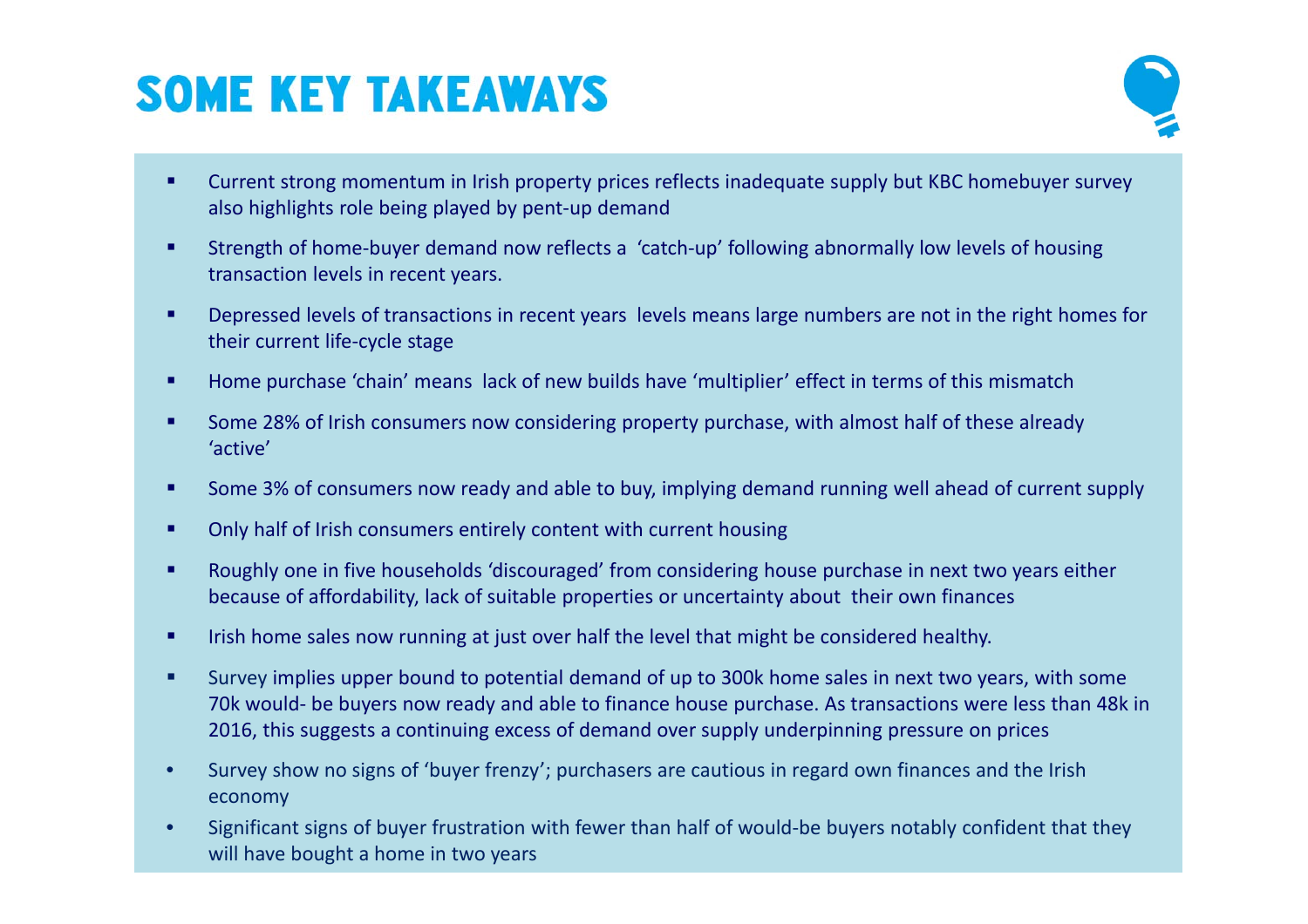#### Strong and broadly based increases in property prices suggest housing demand is strong but how strong is it and why?

**Irish property prices are rising at <sup>a</sup> faster pace than <sup>a</sup> year ago** in spite of an increase in new supply. This suggests **Demand for housing is buoyant** but we know relatively little about the who, the why or even how many when it comes to the current circumstances of the Irish property market.

**The KBC homebuyer survey** is intended to shed light on the nature and extent of the factors influencing the demand for housing in Ireland at present.



-National Excluding Dublin, All Residential Properties, Overall [c.o.p. 1 year]

-National, All Residential Properties, Overall [c.o.p. 1 year]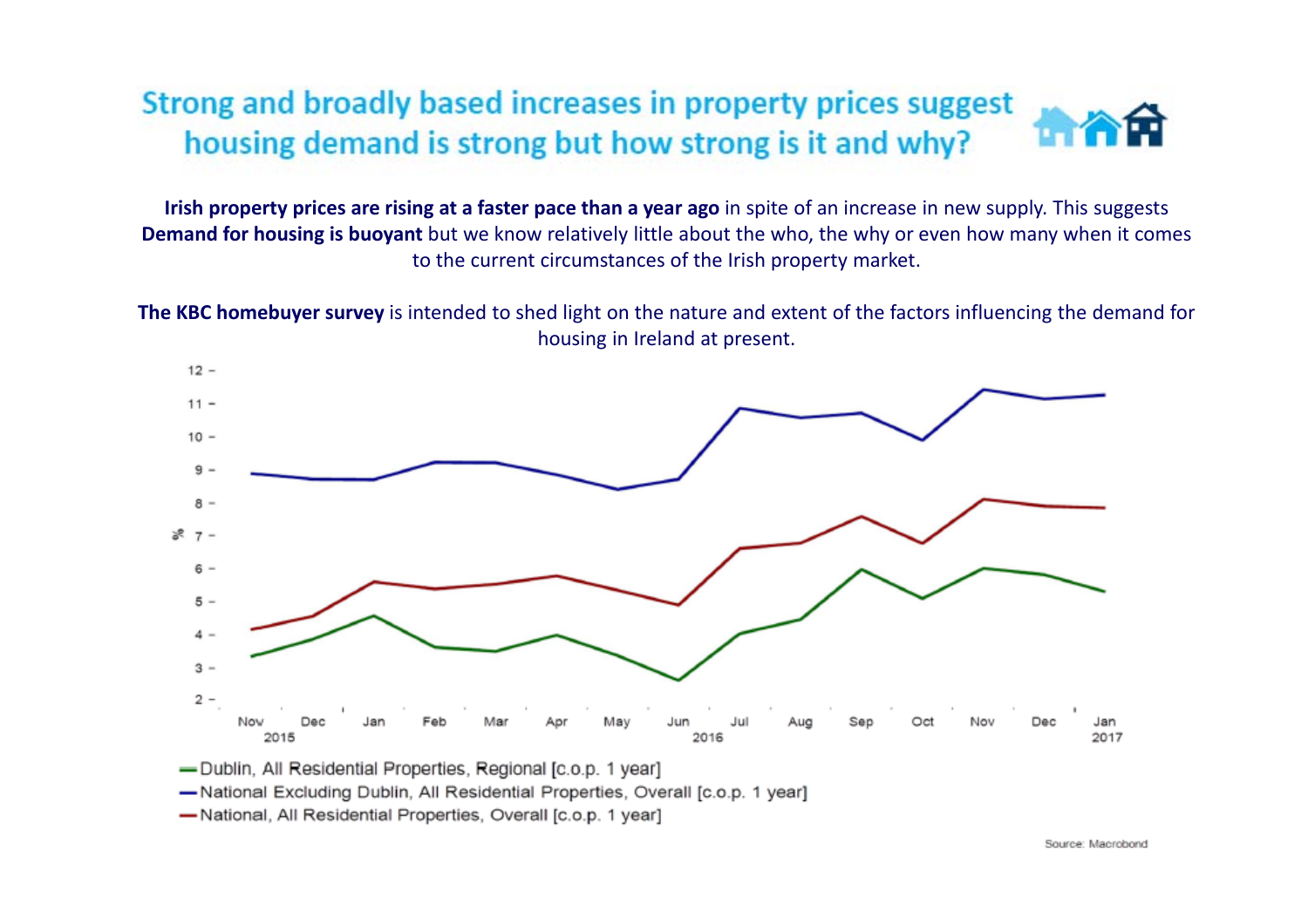## What do we really mean by home-buyer demand?

**People buy homes for many reasons**, because they are first‐time buyers, because their current accommodation doesn't suit their needs or because they see property as an investment.

**Much of the commentary on the Irish housing market focusses on estimates of new household formation** that imply <sup>a</sup> demand for homebuilding of 20‐30k units per annum. **This is not the same as the demand for housing** that reflects more diverse needs of <sup>a</sup> notably larger group of people.

**People typically do not live in one home all their adult lives**. US and UK data show about 4 to 5% of households in these countries move home each year. In Ireland , the figure has averaged less than 2% since 2010. **A 'healthy' level of transactions in the Irish property market would likely be** in the region of 80k+ transactions per annum , **about 2 ½ times greater than the actual level of transactions** which averaged 33k per annum through the past 7 years.

The dearth of transactions in the Irish housing market in recent years has created a growing mismatch between the current housing circumstances of many and the accommodation that would be appropriate for their stage in the life cycle. The typical 'chain' in property transactions significantly multiplies the impact of <sup>a</sup> lack of new building of late.

The KBC homebuyer survey sheds some light both on the new flow of prospective homebuyers and a large stock **whose housing doesn't suit their current circumstances**. This emphasises that **current imbalances in the Irish housing market are larger and more complex than sometimes suggested**. In turn, this suggests the resolution of current difficulties may take longer than might be envisaged.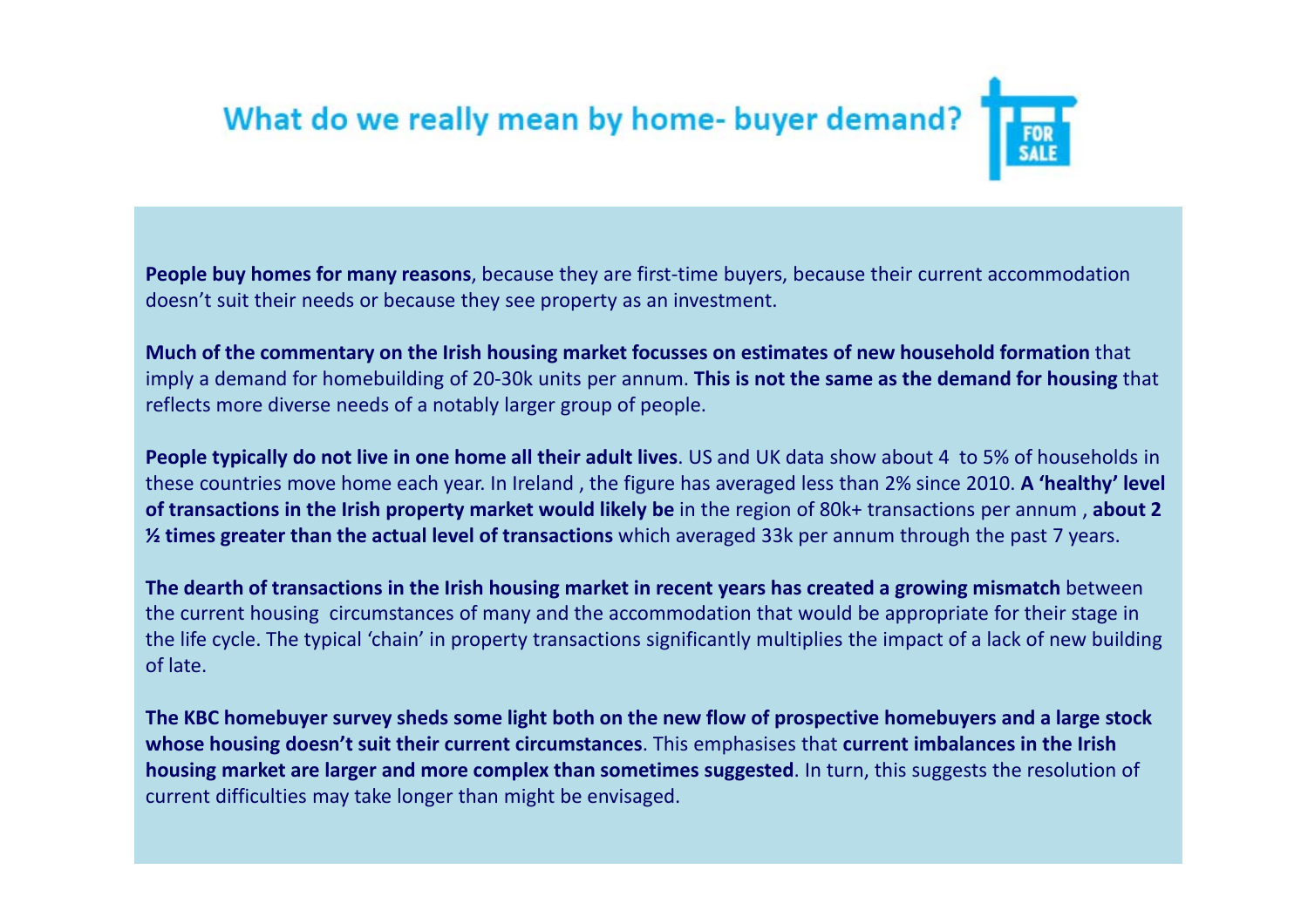

#### We begin by looking at those who are not interested in home purchase

72% of respondents currently 'out of market' *which we define as not searching or planning to buy in next 2 years*

Of this number;

47% are content with their current housing

3% are recent movers (Broadly equivalent to numbers who have purchased in past two years)

12% are unable to afford home purchase

1% are unable to find <sup>a</sup> suitable home

9% are uncertain about own financial circumstances

Only about half of respondents to the survey are entirely content with their current housing circumstances. So, the survey finds clear signs of <sup>a</sup> dysfunctional property market in Ireland at present. Roughly one fifth of respondents might be described as 'discouraged' demand (12%(unaffordable) +2%(no suitable properties) +9% (uncertain)) .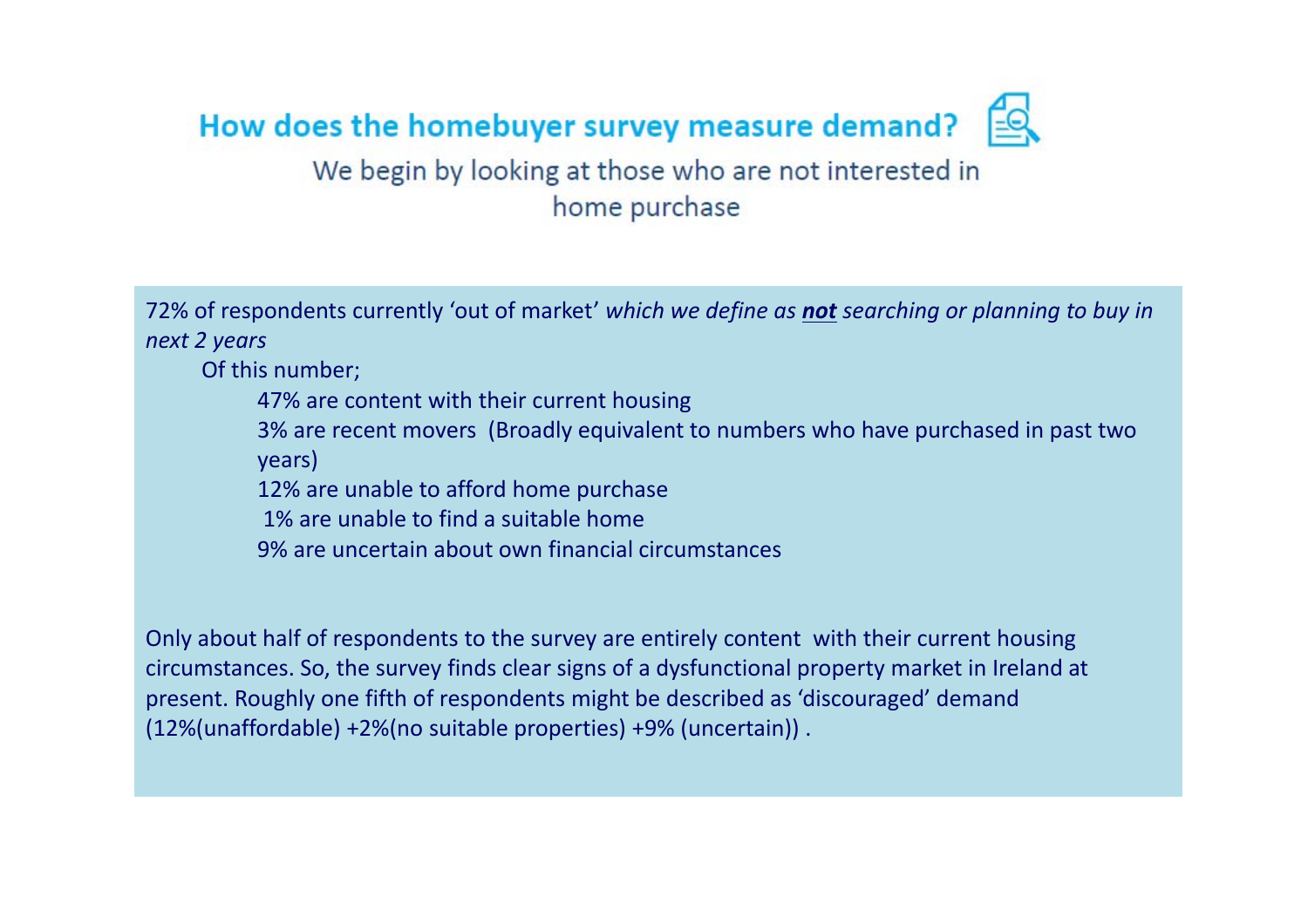## Property demand is strong and set to increase

28% now 'in the market', defined as *searching or planning to buy in next 2 years* Of which

- •15% 'Aspiring' –*starting to think seriously*
- • 13% 'Active' –*specific plans to purchase*
	- ‐ Of which
		- 10% 'engaged' and remaining 3% are now 'able' have deposit/sufficient financial resources to purchase <sup>a</sup> property
	- ‐ Of the latter
		- 1% are now 'At the door'‐ as they have made offer on property

Note ; these results are entirely consistent with those of August '16 survey. The slightly smaller total in the current survey (28% <sup>v</sup> 32% prospective purchasers in August) reflects <sup>a</sup> combination of (i) purchases in the interim, (ii) 'discouraged demand' (see previous slide) and (iii) normal survey confidence intervals of +/‐3%.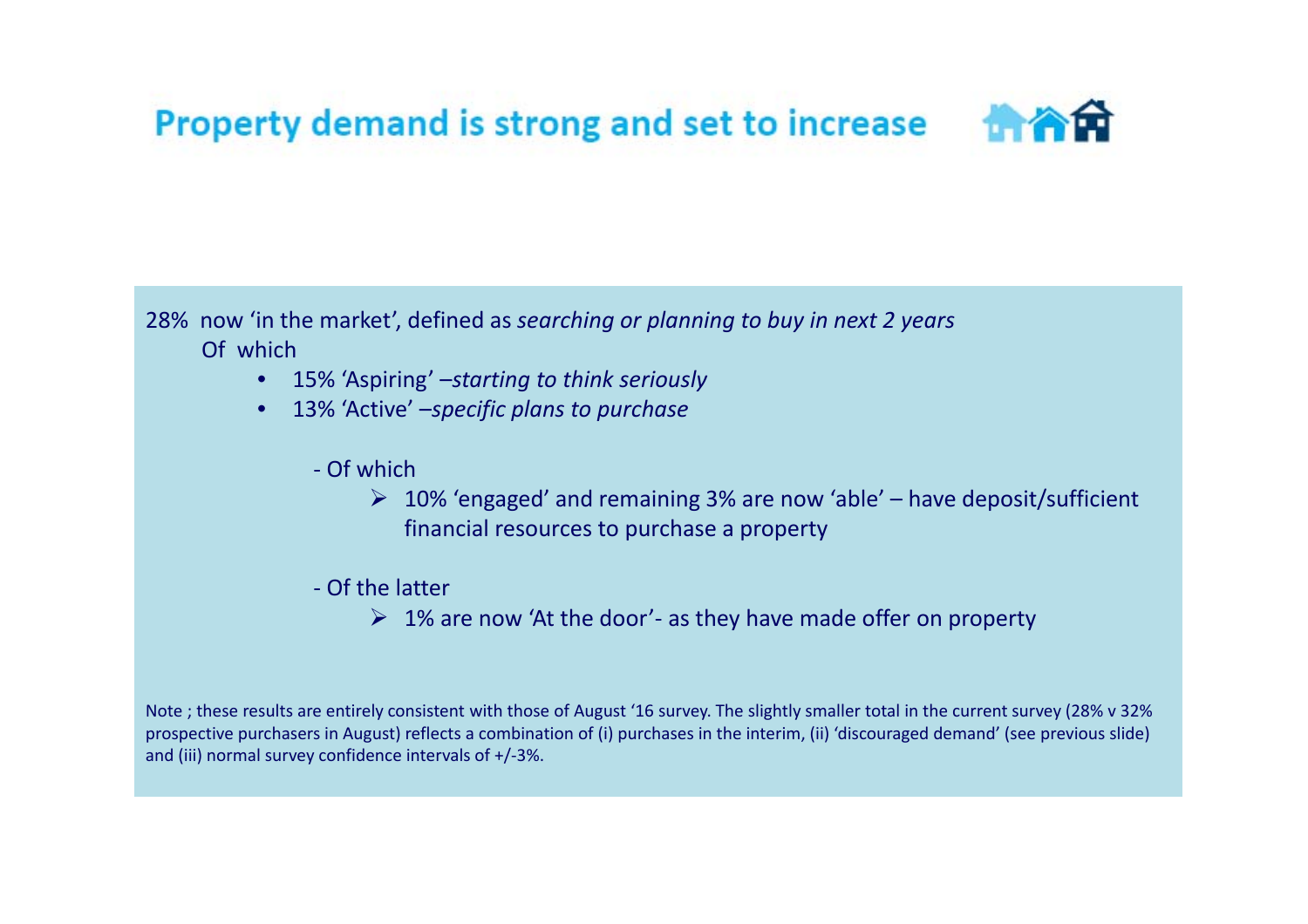#### **Who is Buying?**



|                          | <b>In Market</b> | <b>Able and Willing</b> |
|--------------------------|------------------|-------------------------|
| <b>First Time Buyers</b> | 53%              | 38%                     |
| <b>Movers</b>            | 32%              | 38%                     |
| <b>Investors</b>         | 16%              | 23%                     |

A comparison of those who are in the market and those ready to purchase at this point in time shows the share of first‐time buyers is set to increase as the Irish economy improves, access to credit increases and incentives such as the Government's 'Help to buy' scheme and the recent easing of CBI lending limits take effect. This slide hints at the prospect <sup>a</sup> strengthening trend in demand in coming years that might continue to outpace any prospective increase in new supply for a significant period.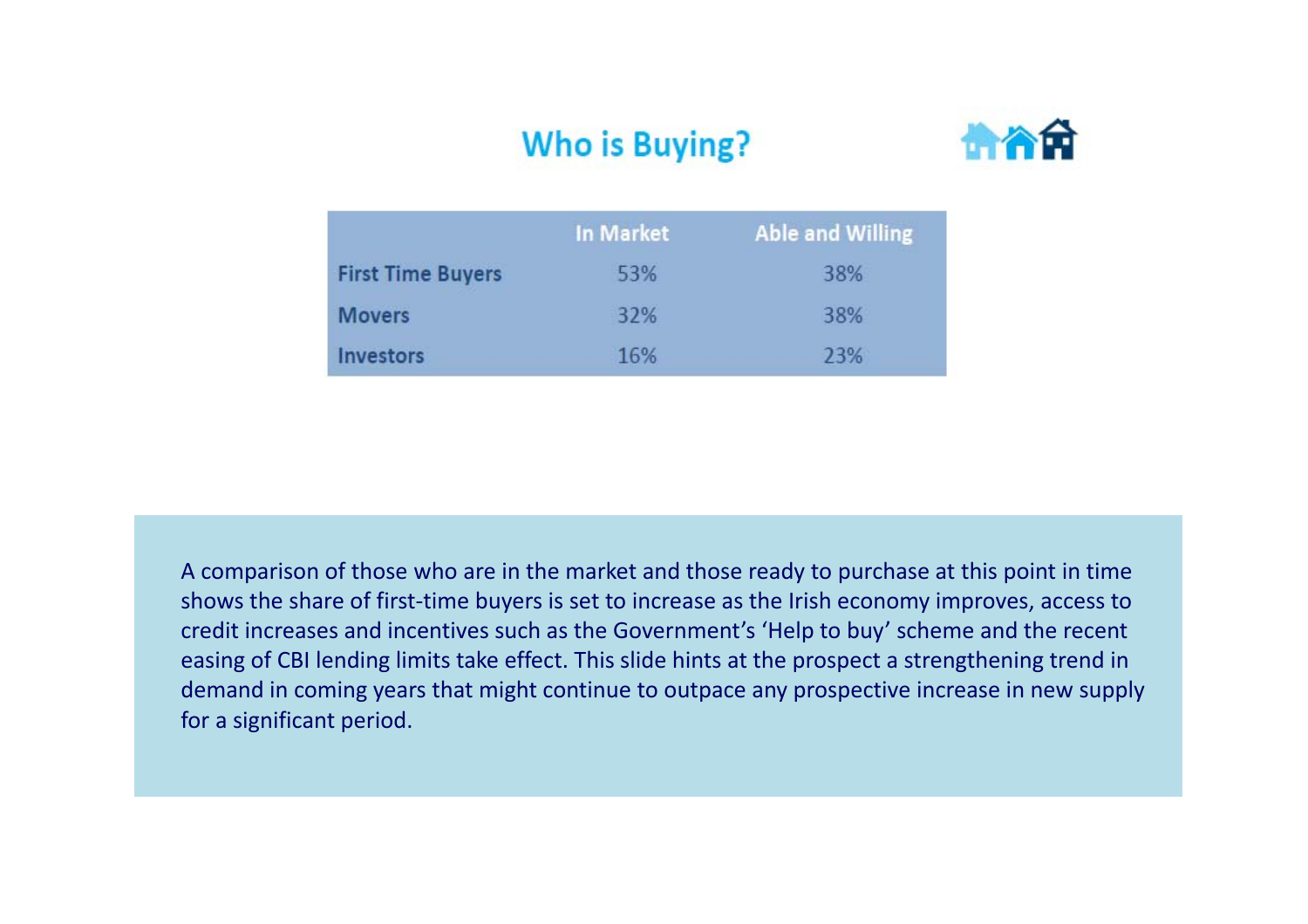### How many would-be home-buyers would this survey translate to?

| Number in 000's          | <b>Active</b> | <b>Able and Willing</b> |
|--------------------------|---------------|-------------------------|
| <b>First Time Buyers</b> | 160           | 27                      |
| <b>Movers</b>            | 95            | 27                      |
| <b>Investors</b>         | 50            | 15                      |
| <b>Total</b>             | 300           | 70                      |

- • **We translate the survey responses** set out above **into** illustrative **estimates of** the scale of **potential demand for Irish residential property** over the next two years.
- • **The 'active' figure in the table above should be seen as representing <sup>a</sup> maximum or upper bound** on prospective demand that is unlikely to be realised (for reasons discussed later in the study). While this number may appear particularly high , it should be seen against our estimate that <sup>a</sup> 'healthy' level of activity for this two year period would be in the region of 160k which would be supplemented by some element of while the cumulative shortfall in activity over the past which amounts to 300‐350k.
- •• If the 'active' figure gives a sense of potential demand for housing, the 'able and willing' figure of 70k gives a strong sense of the current overhang of demand when set against the 48k transactions that occurred in 2016. These survey respondents indicated they are in <sup>a</sup> financial position to purchase at present.
- • These numbers provide some indication of the demand‐side pressures underpinning property prices at present. In this respect, the survey hints at an example of Say's law in that new supply of housing may 'create' (or more properly activate) additional demand.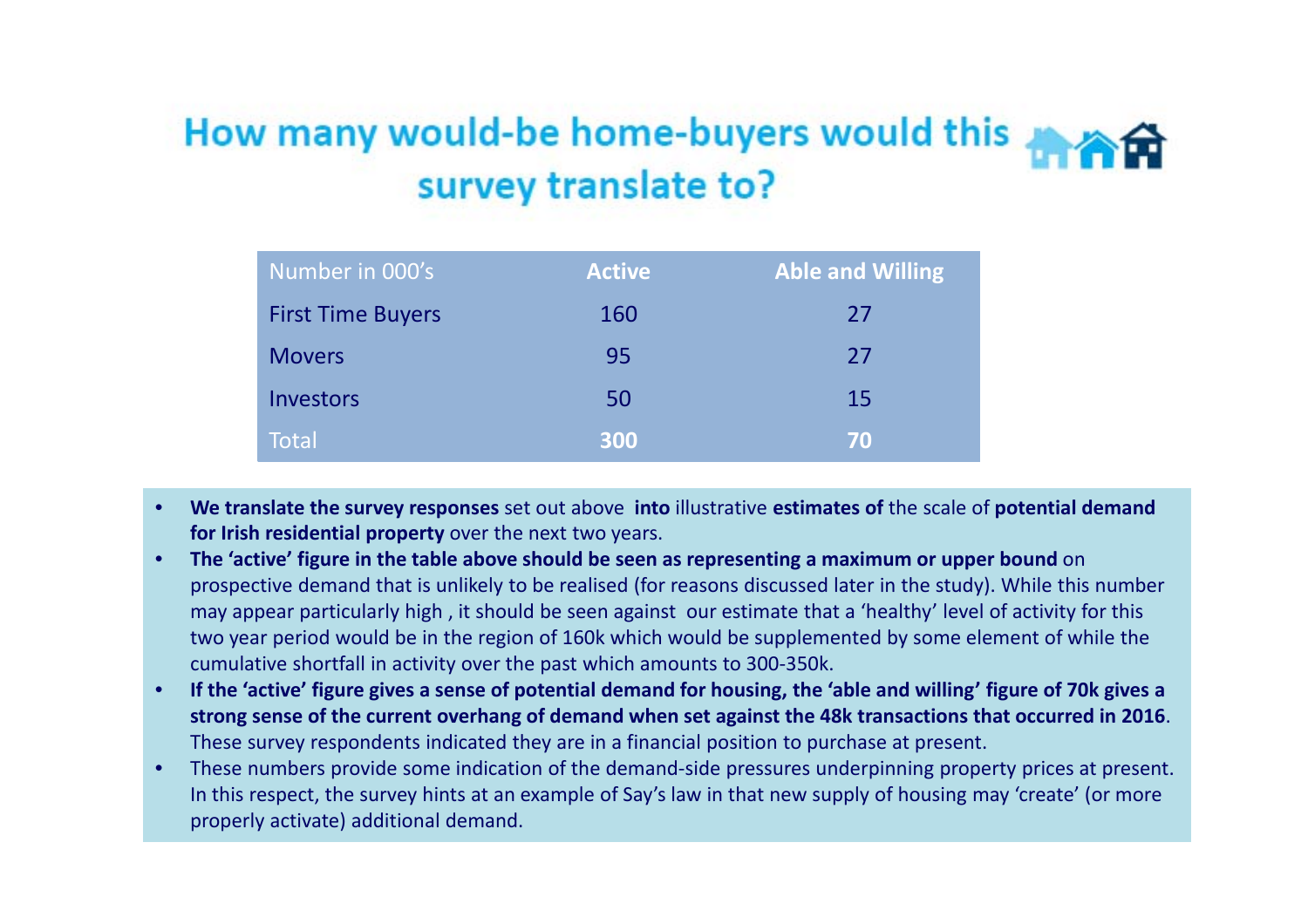#### How are buyers financing home purchase?



|                          | Will use a mortgage<br>to Purchase |
|--------------------------|------------------------------------|
|                          | (In Market)                        |
| <b>First Time Buyers</b> | 90%                                |
| <b>Movers</b>            | 66%                                |
| <b>Investors</b>         | 61%                                |
| Overall                  | 78%                                |
| <b>Able and Willing</b>  | 60%                                |

A significant feature of the Irish property market in recent years has been the large share of cash purchases. Comparing transactions data and mortgage drawdowns for 2016 would imply that just 53% of house purchases were funded using <sup>a</sup> mortgage . This owes something to the relatively strong proportions of repeat buyers and investors relative to first time buyers.

The survey suggests that mortgage usage will gradually increase . The 'pipeline' implied by the share of respondents who see themselves now able to buy suggests <sup>a</sup> rise in mortgage usage to 60% and this rises more notably to 78% of those who say they are in the market to purchase <sup>a</sup> property in the next two years.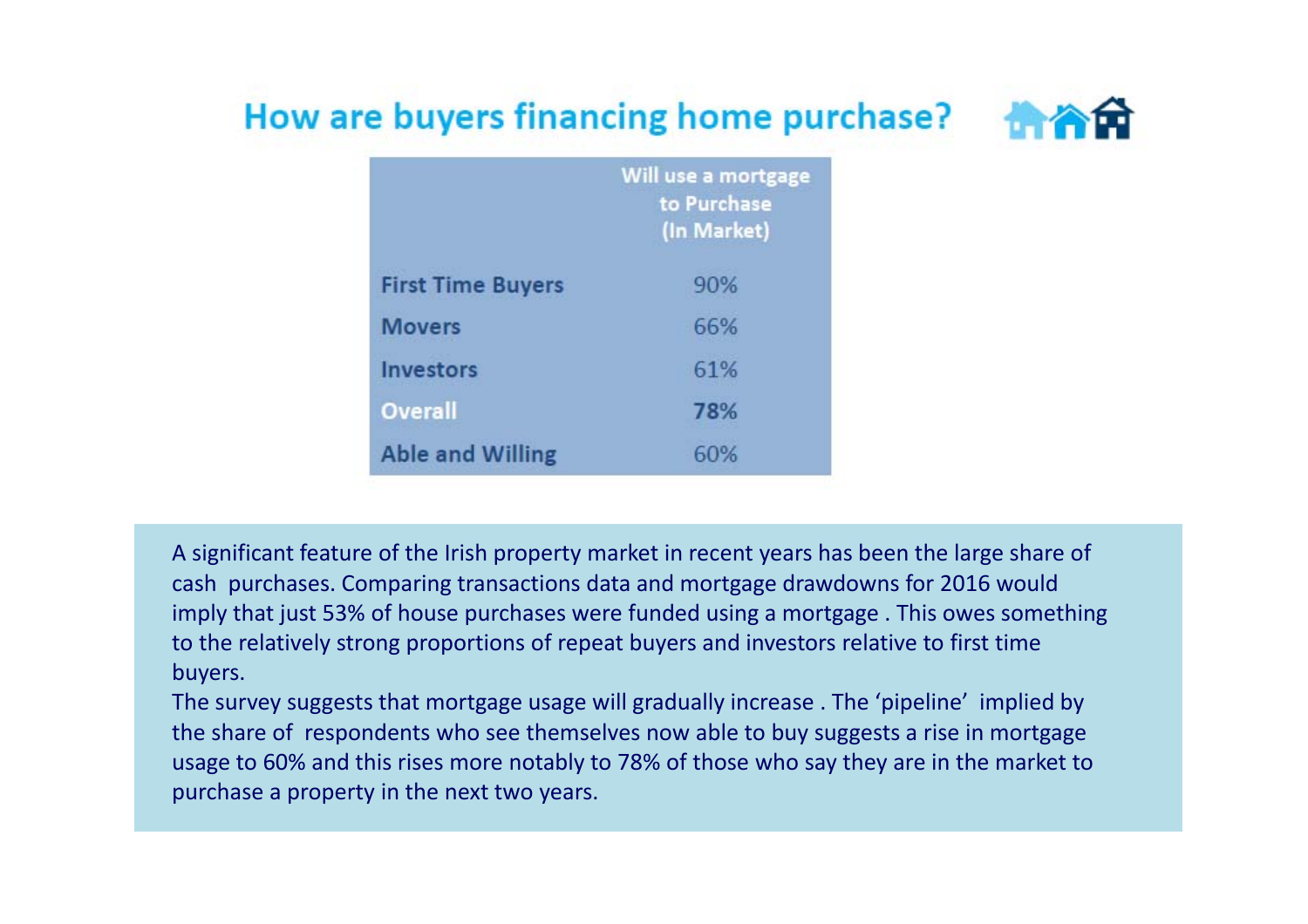#### Would-be homebuyers not sure they'll seal the deal



Overall, on a scale of 1 to 5 where 1 is 'not at all confident' and 5 is 'very confident'; how confident are you that you will have purchased a home in the next two years..?

|                                         | <b>Total</b> | <b>FTB</b> | <b>Mover</b> | Investor |
|-----------------------------------------|--------------|------------|--------------|----------|
| Not at all<br>confident<br>$\mathbf{1}$ | 5%           | 7%         | 4%           | 1%       |
| $\overline{\mathbf{c}}$                 | 11%          | 14%        | 8%           | 5%       |
| 3                                       | 38%          | 40%        | 32%          | 41%      |
| $\overline{\mathbf{4}}$                 | 26%          | 23%        | 29%          | 30%      |
| ${\sf S}$<br><b>Very Confident</b>      | 21%          | 16%        | 27%          | 24%      |
| <b>Total</b>                            | 100%         | 100%       | 100%         | 100%     |

The survey suggests <sup>a</sup> strong pipeline of demand for home purchase but responses to this question suggest many would‐be homebuyers harbour significant doubts that their purchase plans will become reality. Less than half of respondents are notably confident (ratings 4 or 5) that they will succeed in purchasing <sup>a</sup> home in the next two years. Not surprisingly, First‐time buyers are less confident than others that they will get their foot on the Irish property ladder. The significant numbers who are not particularly confident may owe something to an 'aspirational' tone to some purchasing intentions but we think <sup>a</sup> more important explanation is likely to be an element of frustration at the lack of availability of properties in areas that would‐b <sup>e</sup> buyers want at prices they can afford.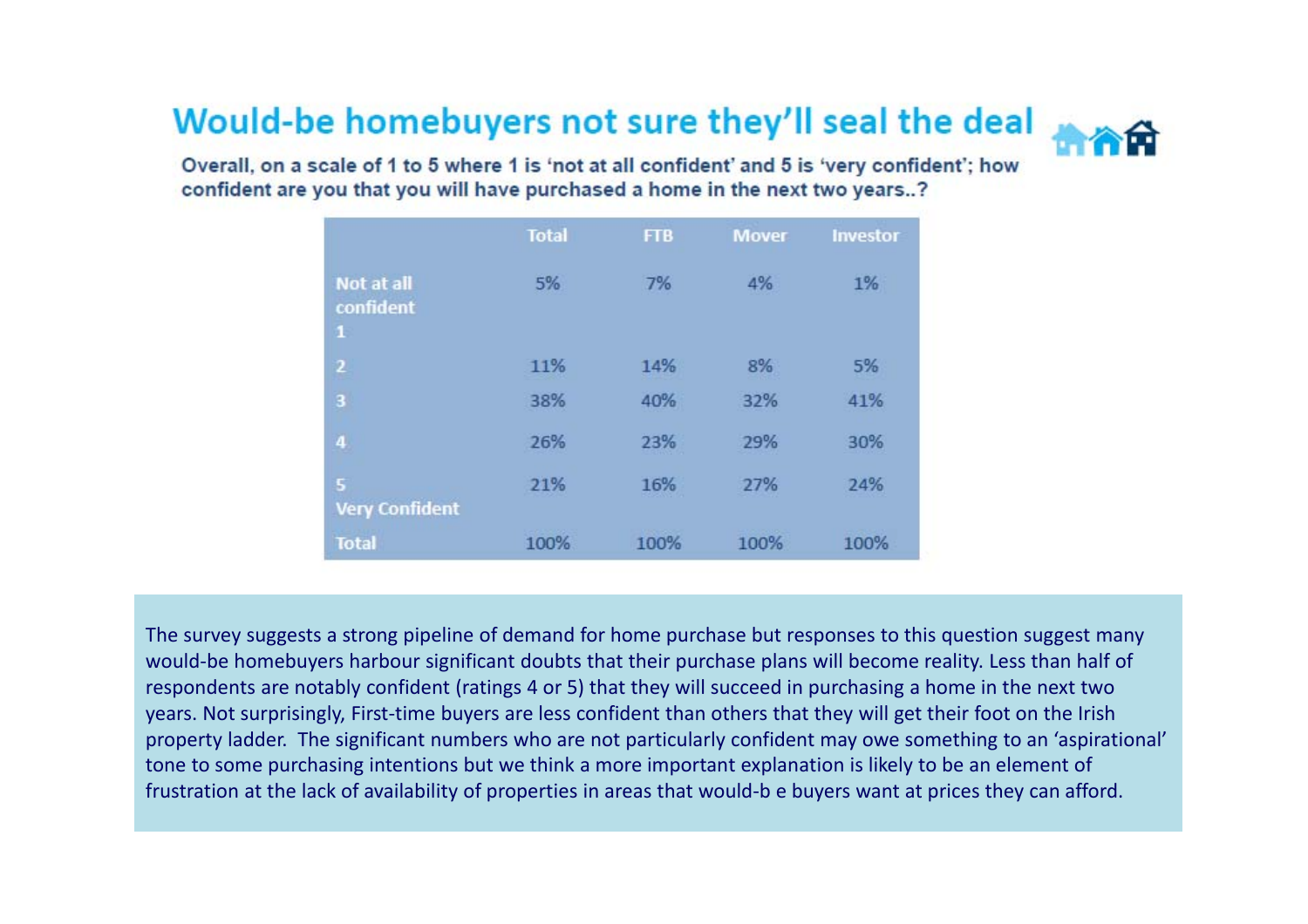## Little evidence of a 'buyer frenzy' as caution prevails **in Am**

| Prospective purchasers are generally |
|--------------------------------------|
| but not always positive about their  |
| own household finances. Their        |
| thinking hasn't materially altered   |
| since the previous survey.           |

| My household expenses are expected to: |            |            |
|----------------------------------------|------------|------------|
|                                        | Spring '17 | Autumn '16 |

| Improve       | 160 | -27 |
|---------------|-----|-----|
| <b>Worsen</b> | 95  | 77  |

| Uncertainty about the Irish    |
|--------------------------------|
| economy has shifted up a notch |
| since Autumn                   |

| The Irish Economy is likely to: |            |            |  |
|---------------------------------|------------|------------|--|
|                                 | Spring '17 | Autumn '16 |  |
| Improve                         | 39         | 43         |  |
| Worsen                          | 22         | 21         |  |

| Increased uncertainty, higher prices and |  |
|------------------------------------------|--|
| rising demand mean that slightly fewer   |  |
| think now is a good time to buy than was |  |

. the case in Autumn. However, because housing is <sup>a</sup> necessity, demand remains strong.

#### **In terms of buying <sup>a</sup> home now is a:**

|                  | Spring '17 | Autumn '16 |
|------------------|------------|------------|
| <b>Good Time</b> | 45         | 49         |
| <b>Bad Time</b>  | 18         | 14         |